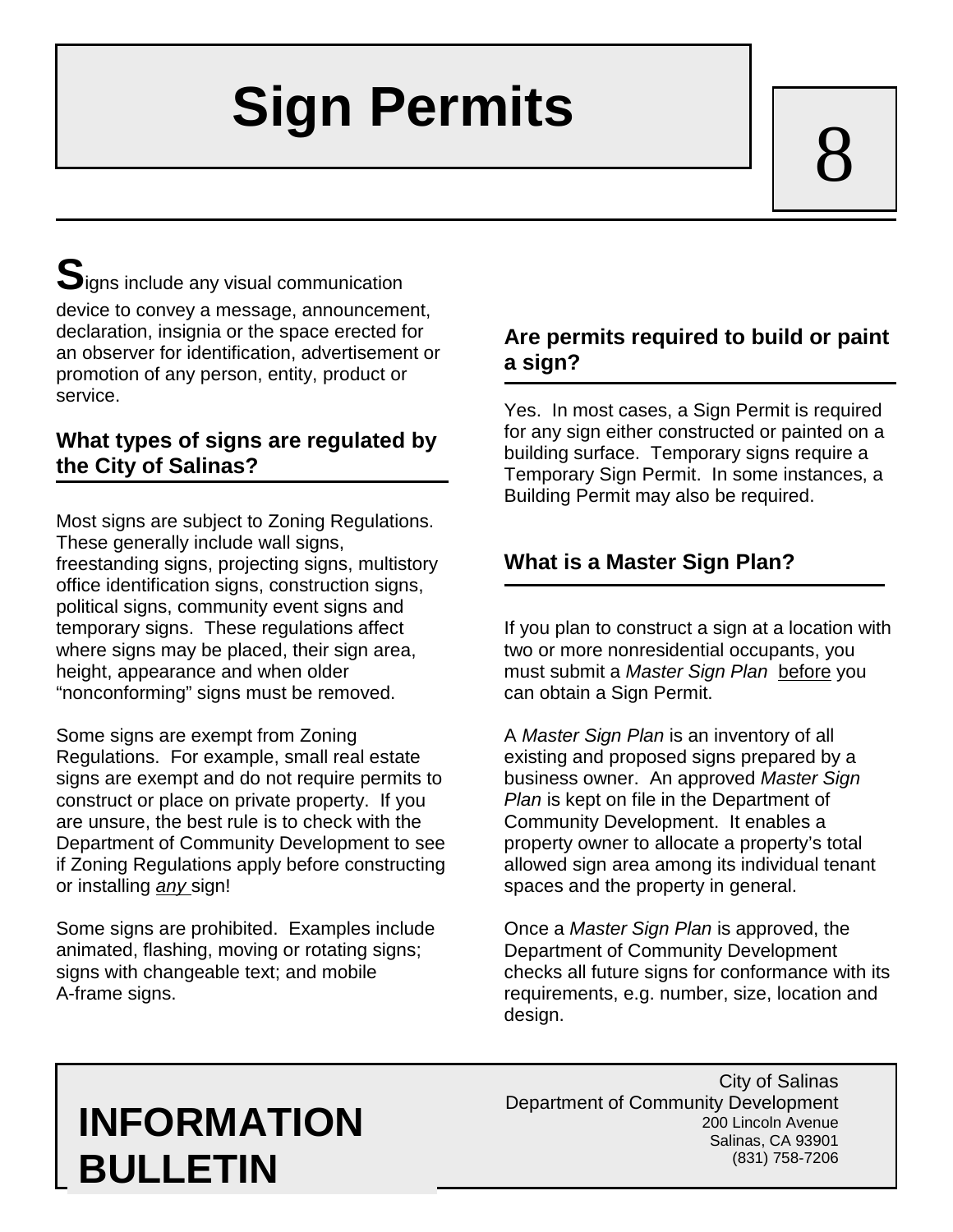Yes. You may apply for multipl single application for any busine



# **How do I obtain a Sign Permit?**

*Step 1: Obtain an application for a Sign Permit or Temporary Sign Permit from:*

> *City of Salinas Department of Community Development 200 Lincoln Avenue, Salinas, CA 93901*

- *Step 2: Either prepare a Master Sign Plan or confirm the existence of a Master Sign Plan for any property involving two or more nonresidential occupants.*
- *Step 3: Submit the completed application (and Master Sign Plan if applicable and if one does not exist) and attach a copy of your proposed sign plans. Plans should be drawn to scale, dimensioned, and should show the relationship between the proposed sign, existing and proposed buildings, property lines and driveways.*
- *Step 4: Submit the completed application, your proposed sign plans and an application fee to the Department of Community Development.*
- *Step 5: Your proposed sign will be checked for compliance with the Zoning Code; or with your Master Sign Plan and the existence of any "nonconforming" signs on your property.*
- *Step 6: In most instances, your Sign Permit will be issued by the Department of Community Development while you wait. If required, you may obtain a Building Permit after you obtain your Sign Permit.*

#### **Can I apply for more than one sign on each Sign Permit?**

This will save you money by avoiding having to pay for separate Permits.

#### **What about existing signs at my place of business?**

If you have an existing sign which was legally constructed but no longer conforms to existing Zoning Regulations you may change its "message contents" without obtaining a Sign Permit or a Building Permit.

Existing signs, however, must be counted toward the total signage allowed if you plan to add more signs.

#### **How can I get more information?**

Call the Department of Community Development at 758-7206.

#### **Related Information Bulletins**

| Information<br><b>Bulletin</b><br><b>Description</b> |                                   |
|------------------------------------------------------|-----------------------------------|
| 9                                                    | <b>Standard Permit Conditions</b> |
| 14                                                   | Fees, Publications & Services     |